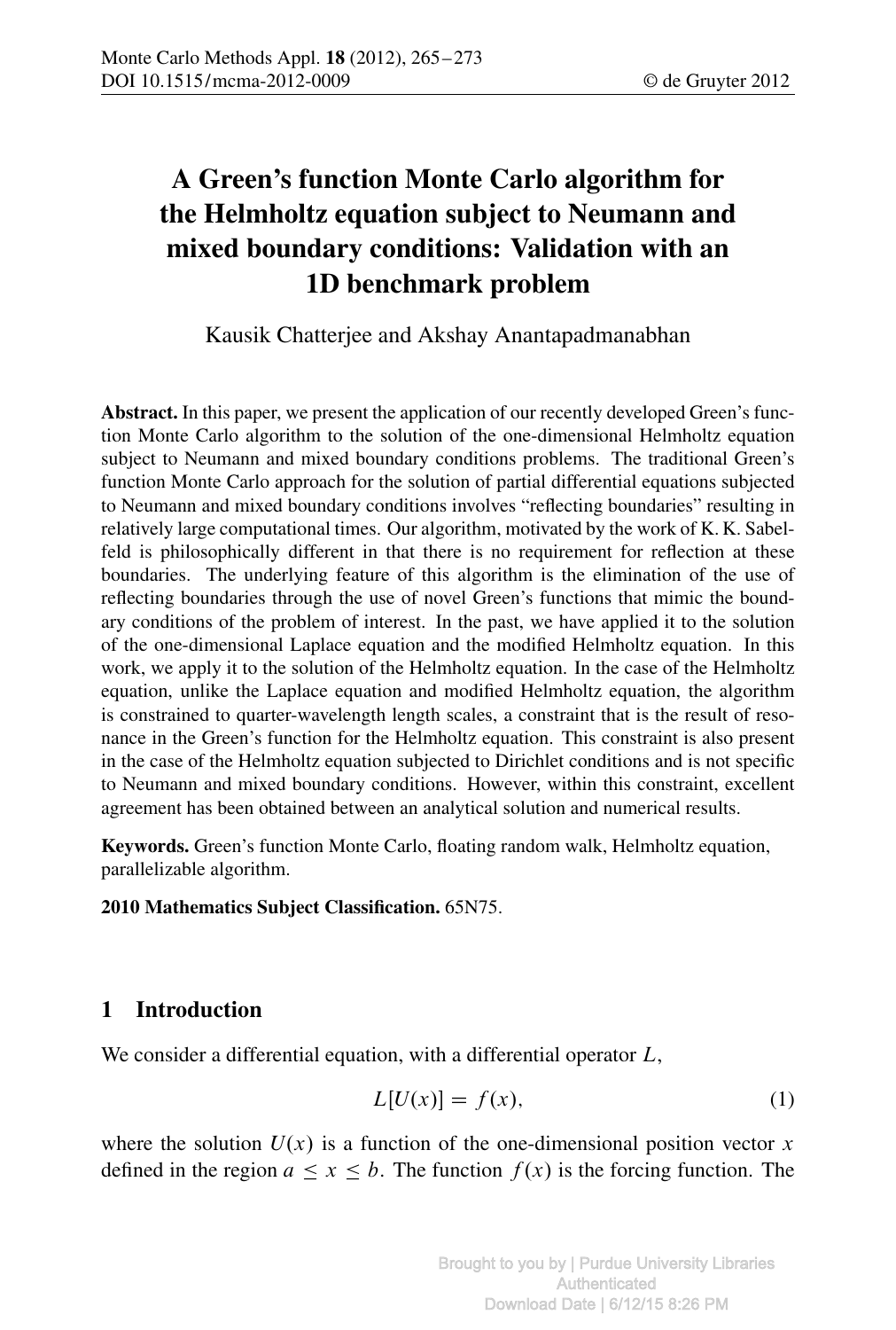Green's functions for (1) are the solutions of the differential equation

$$
L[G(x|x_0)] = \delta(x - x_0),\tag{2}
$$

subject to specified boundary conditions. We assume that the operator  $L$  is of the Sturm–Liouville [3] form

$$
L = \nabla \cdot [p(x)\nabla] + q(x),\tag{3}
$$

where  $p(x)$  and  $q(x)$  are known functions of x. Using Green's integral representation [3],  $U(x)$  can be written as

$$
U(x_0) = \int_a^b f(x_0)G(x|x_0)dx_0 + \left[u(x)\frac{dG(x|x_0)}{dx}\right]_a^b + \left[G(x|x_0)\frac{dU(x)}{dx}\right]_a^b.
$$
\n(4)

The first term on the right-hand side of (4) represents the contribution from the forcing function. The second term represents the contribution of Dirichlet boundary conditions, while the third term represents the contribution of the Neumann boundary conditions. In problems with inhomogeneous Dirichlet boundary conditions, homogeneous Dirichlet boundary conditions are imposed on the Green's function, and the Green's integral representation of (4) reduces to

$$
U(x_0) = \int_a^b f(x_0)G(x|x_0)dx_0 + \left[u(x)\frac{dG(x|x_0)}{dx}\right]_a^b.
$$
 (5)

In problems with inhomogeneous Dirichlet boundary conditions, the random walker finds a reward in each of the two boundary points, where a walk is terminated. The termination of the random walk becomes a problem for Neumann and mixed boundary condition problems where the solution is not known at all points of the domain boundary. In traditional Monte Carlo literature [4], these boundary conditions are formulated as partially "reflecting" as the random walker has a chance of either being absorbed in the problem boundary or being thrown back into the problem domain. We will now explain this issue of reflection within the context of 1D Laplace equation.

### 2 Reflection at Neumann boundaries

Consider the equation

$$
\frac{d^2U}{dx^2} = 0,\t\t(6)
$$

where U is the dependent variable of interest defined in the problem domain  $0 \leq$  $x \leq L$ . The boundary conditions imposed on this problem are  $U(0) = \alpha$  and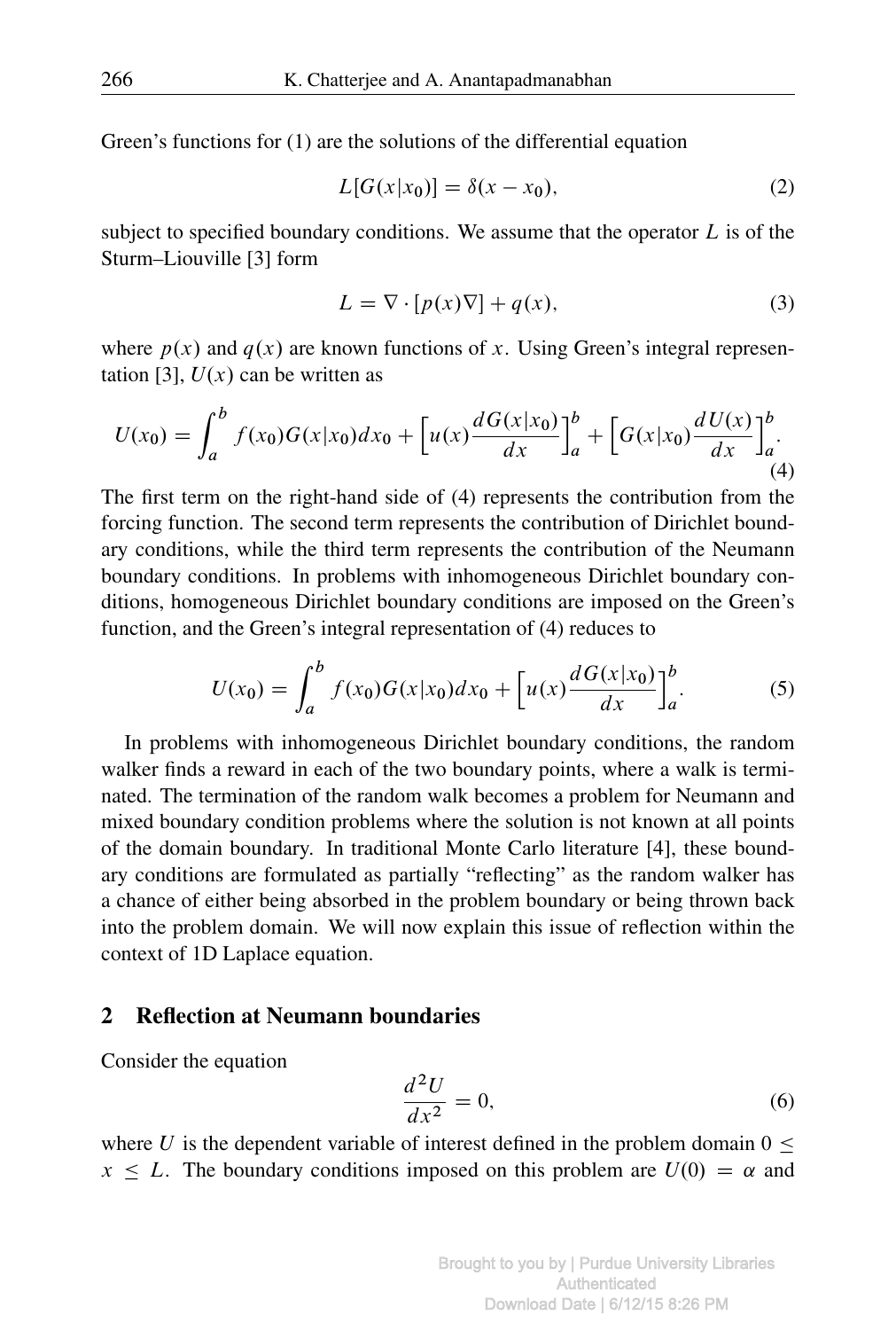$U(L) = \beta$ . A traditional Green's function Monte Carlo algorithm for this problem will be based on a Green's function given by

$$
\frac{d^2G}{dx^2} = \delta(x - x_0),\tag{7}
$$

defined on a problem domain  $-h \le x \le h$ , with homogeneous Dirichlet boundary conditions  $G(-h|x_0) = 0$  and  $G(+h|x_0) = 0$ . The solution to (7) in a zerocentered notation (i.e.,  $x_0 = 0$ ) is given by

$$
G(x|0) = \begin{cases} \frac{1}{2}(x-h), & x \ge 0, \\ -\frac{1}{2}(x+h), & x \le 0. \end{cases}
$$
 (8)

Based on the 1D version of the Green's integral representation (5) with homogeneous Dirichlet boundary conditions being imposed on the Green's function, the solution to (6) at the center of the one-dimensional problem domain can be written as

$$
U(0) = \frac{1}{2}U(h) + \frac{1}{2}U(-h).
$$
\n(9)

In a traditional Green's function Monte Carlo algorithm, (9) is used to generate the random walks. The random walker either hops to the left or to the right with equal probability (without any restriction on the hop size) until it is absorbed at one of the boundaries. An estimate of the solution at any given point  $x = x^*$  within the problem domain  $0 \le x \le L$  is given by

$$
U(x^*) = \frac{N_\alpha \alpha + N_\beta \beta}{N_\alpha + N_\beta},\tag{10}
$$

where the number of times the random walker hits the  $x = 0$  and the  $x = L$ boundary is  $N_{\alpha}$  and  $N_{\beta}$ , respectively. Now let us consider the solution of (6) defined on the problem domain  $0 \le x \le L$ , but with the boundary conditions  $U(0) = \alpha$  and  $\{dU/dx\}_{x=L} = \beta$ . It is obvious that a Monte Carlo scheme based on (9) will not find a reward at the  $x = L$  boundary. The termination at this boundary is based on a finite-difference based representation of the Neumann boundary condition [4] and the random walker is either absorbed or reflected back into the problem domain. If the random walker is reflected back in the problem domain, once again random walks are generated based on (9). This partial reflection at the boundary increases the computational time and, as a result, Neumann and mixed boundary condition problems are considered difficult to be handled with the Monte Carlo method, particularly for problem domains in 2D and 3D with complicated geometries. We will now discuss our recently developed algorithm, where this requirement for reflection is eliminated.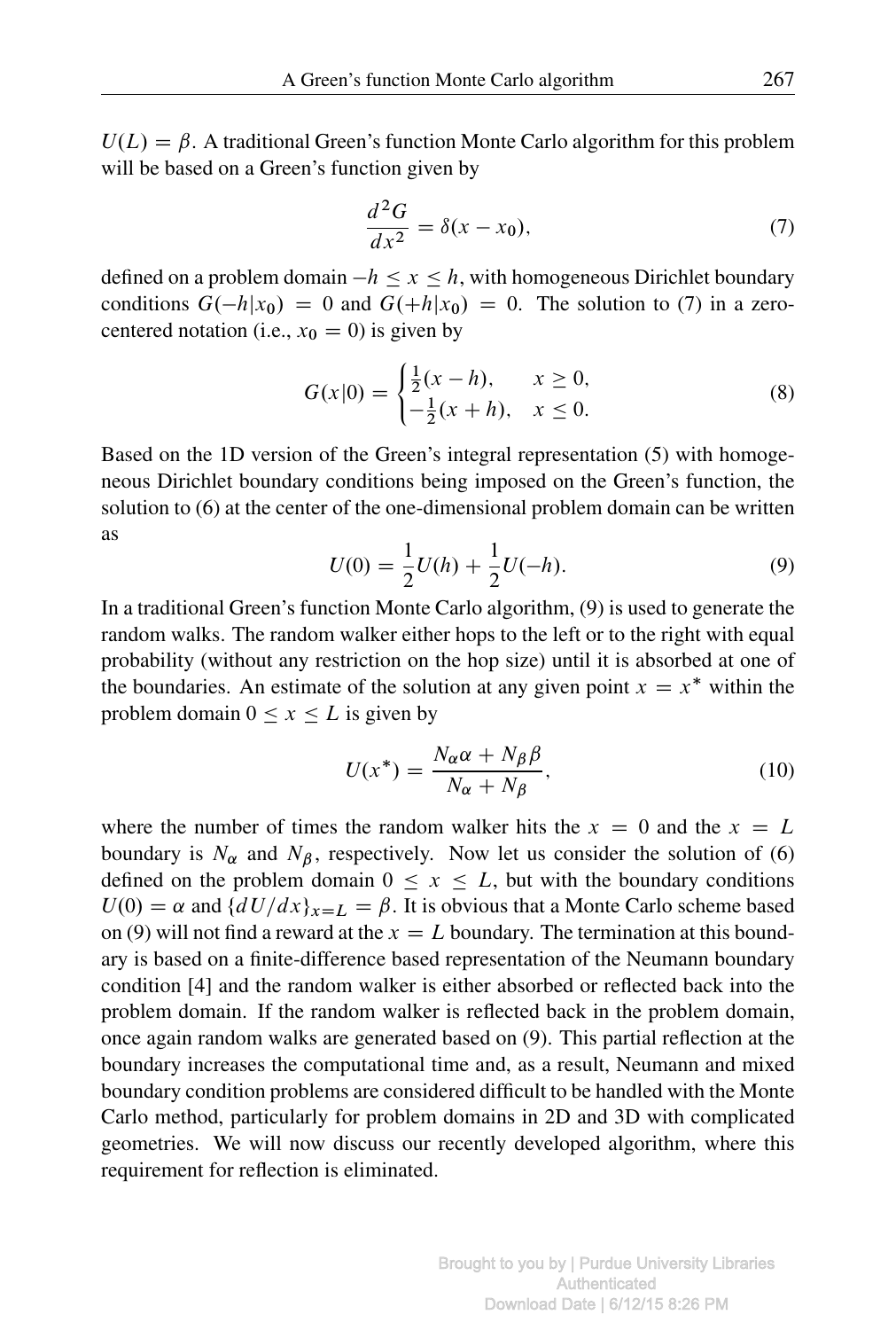#### 3 The newly developed algorithm

As mentioned in the abstract, this algorithm has been motivated by the work of K. K. Sabelfeld [5], where he laid out the spherical mean value relations for the solution and its derivatives in the case of the harmonic and the biharmonic equations. In order to formulate such mean value relations, we proceeded to construct Green's functions whose boundary conditions mimicked the boundary conditions of interest and formulated algorithms for the one-dimensional Laplace equation and the modified Helmholtz equation  $[1, 2]$ . In this paper, we use this approach to develop a Monte Carlo algorithm for the one-dimensional Helmholtz equation given by

$$
\frac{d^2U}{dx^2} + k^2U = 0,\t\t(11)
$$

where U is the dependent variable of interest defined in the problem domain  $0 \le$  $x \leq L$ , and k is a real number independent of x. The boundary conditions imposed are  $U(0) = \chi$  and  $\{dU/dx\}_{x=L} = \delta$ . Our approach is motivated by the onedimensional version of Green's integral representation given by (4) and is based on a Green's function  $G(x|x_0)$  of (11) given by

$$
\frac{d^2G}{dx^2} + k^2G(x|x_0) = \delta(x - x_0),\tag{12}
$$

defined in the problem domain  $-h \le x \le h$  with the boundary conditions  $G(-h|x_0) = 0$  and  $\{dG/dx\}_{x=h} = 0$ . This Green's function is explicitly given by

$$
G(x|x_0) = \begin{cases} -\frac{\cos[k(x_0 - h)]}{k \cos[2kh]} \sin[k(x+h)], & x \le x_0, \\ -\frac{\sin[k(x_0 + h)]}{k \cos[2kh]} \cos[k(x-h)], & x \ge x_0. \end{cases}
$$
(13)

We use the boundary conditions that have been imposed on the Green's function given by (13) and the one-dimensional Green's integral representation given by (4) to obtain a representation of the solution  $U(x_0)$  at a point  $x_0$  within the domain  $-h \leq x_0 \leq h$ , and given by

$$
U(x_0) = -\left[G(x|x_0)\frac{dU}{dx}\right]_{x=h} - \left[U(x)\frac{dG}{dx}\right]_{x=-h}.\tag{14}
$$

We now obtain a derivative of (14) with respect to  $x_0$  and obtain a representation of the derivative of the variable of interest  $U(x_0)$  given by

$$
\frac{dU}{dx_0} = -\left[\frac{dG}{dx_0}\frac{dU}{dx}\right]_{x=h} - \left[U(x)\frac{d^2G}{dx dx_0}\right]_{x=-h}.
$$
\n(15)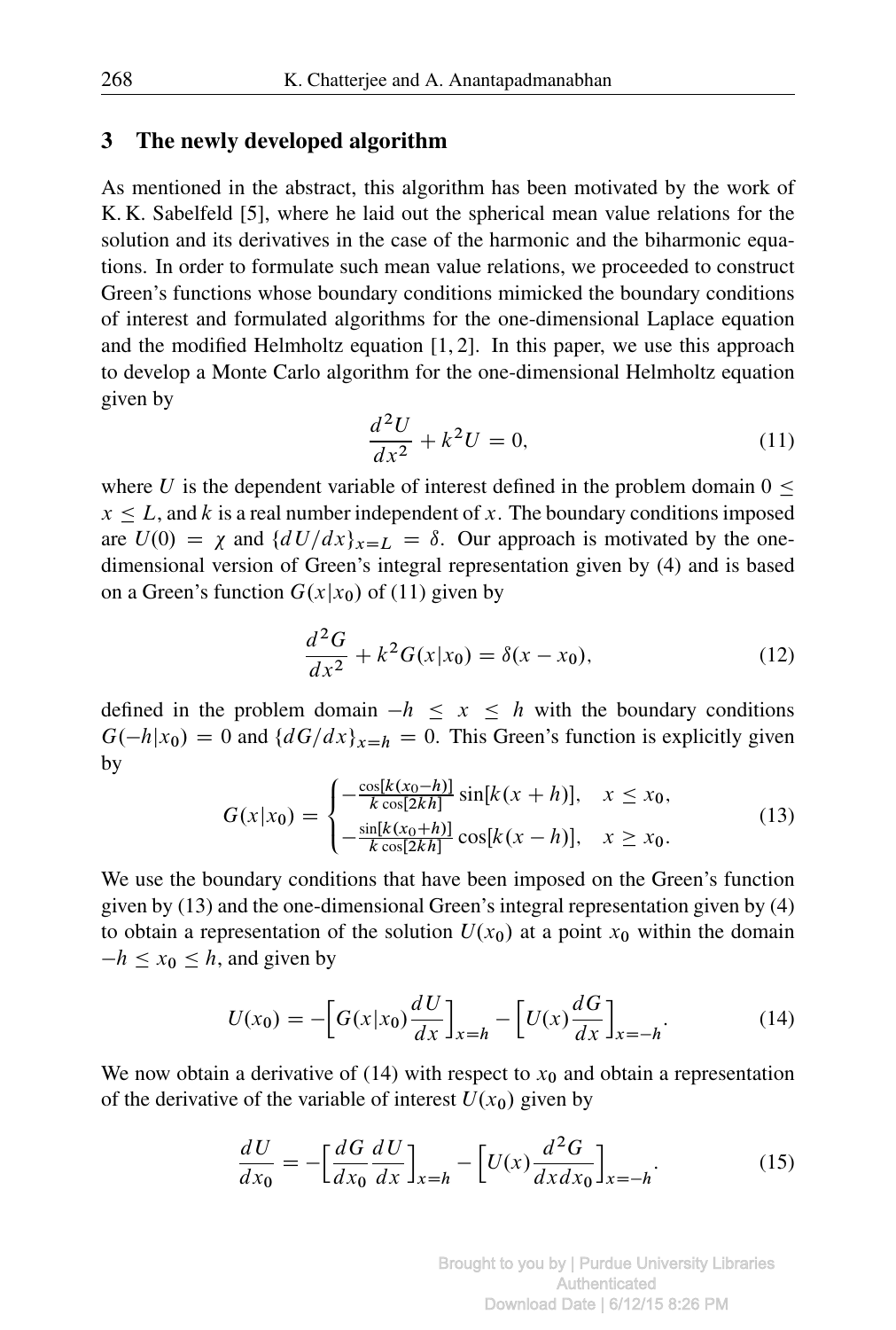Equations (14) and (15) are used to generate a philosophically different Monte Carlo scheme than the one laid out in (2). In order to estimate the solution at a given point, the random walker hops to either the left or the right with probability  $1/2$  as given by (14). If the random walker moves to the left, there is a multiplicative weight factor given by  $W_{LL} = \left[-2G_x(x|x_0)\right]_{x=-h}$  and (14) is again used to generate the next hop. On the other hand, if the random walker moves to the right, there is a multiplicative weight factor given by  $W_{LR} = [-2G(x|x_0)]_{x=h}$ and (15) is used to generate the next hop. As (15) is used to generate the random walks, the random walker moves to the left or the right with probability  $1/2$ . If the random walker moves to the left, there is a multiplicative weight factor given by  $W_{RL} = [-2G_{xx_0}(x|x_0)]_{x=-h}$  and (14) is used to generate the next hop. On the other hand, if the random walker moves to the right, there is a multiplicative weight factor given by  $W_{RR} = [-2G_{x_0}(x|x_0)]_{x=h}$  and (15) is used to generate the next hop. A particular random walk terminates either in the left boundary with a reward  $\chi$  or at the right boundary with a reward  $\delta$ , and an estimate of the solution is obtained by averaging over a statistically significant number of random walks. Thus, through the use of the Green's function in (13), the partially reflecting boundary at  $x = L$  is converted to an absorbing boundary and there is no reflection. The schematic for the generation of the random walks is shown in Figure 1.



Figure 1. The schematic for the generation of random walks.

Brought to you by | Purdue University Libraries Authenticated Download Date | 6/12/15 8:26 PM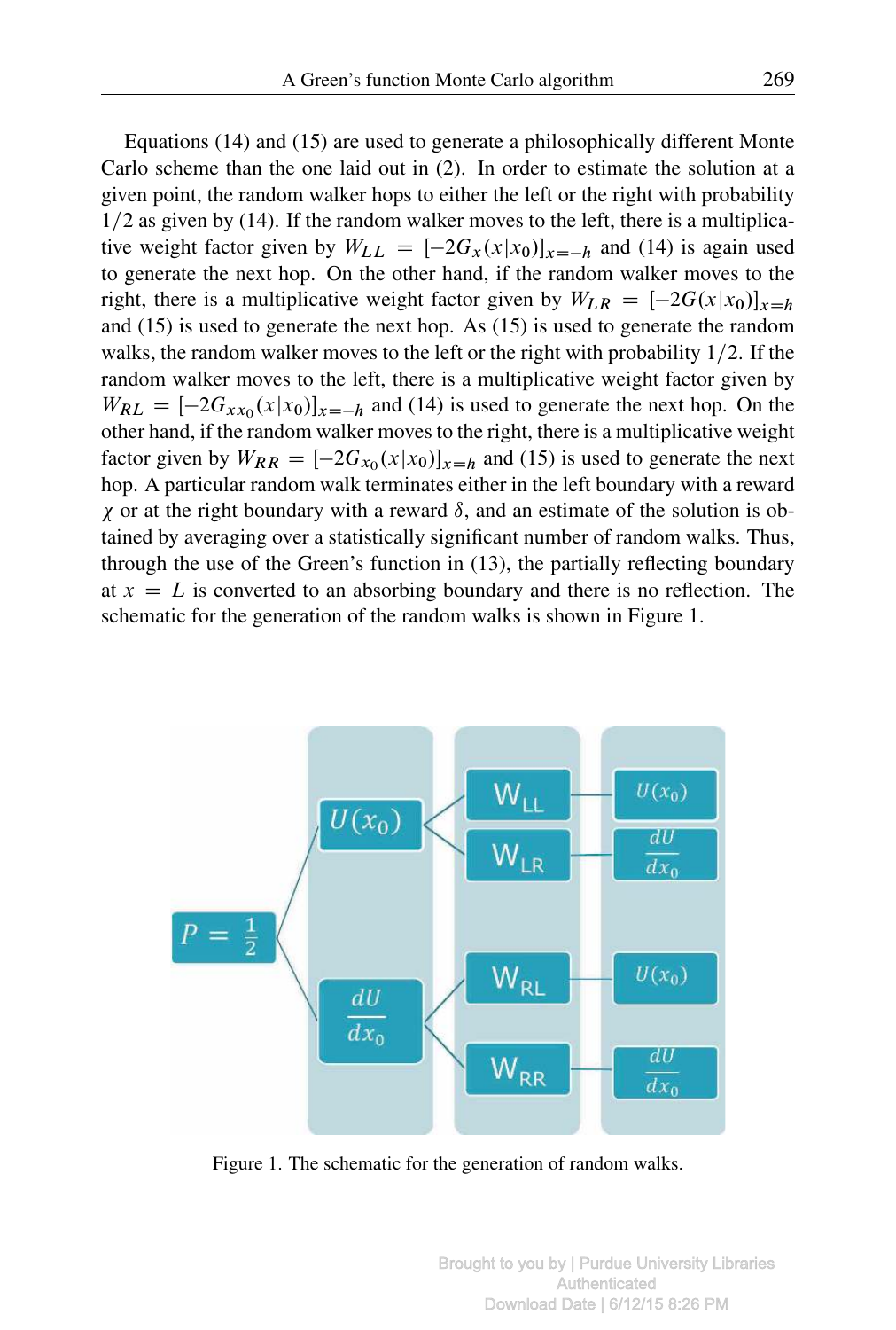# 4 Results

A mixed boundary condition problem for the Helmholtz equation given by (11) is chosen with representative values of L, k,  $\chi$  and  $\delta$ . In the Monte Carlo simulations,  $2 \times 10^6$  random walks have been carried out for each solution point and the average error between the analytical results and the Monte Carlo solutions was seen to be around 0.1 percent.

We finish our discussion on the formulation of the algorithm with a note on its convergence, which is guaranteed by ensuring the finiteness of the mean and the variance of the relevant estimator. For the sake of simplicity, we look at the solution of the center of the problem domain for a test problem where  $k = 1$ ,  $\gamma = 1$  and  $\delta = 1$ . The random walker in this case either hops to the left or to the right and terminates either on the left boundary where the solution is known or on the right boundary where the derivative of the solution is known. Based on (14) and using a zero-centered notation in a problem domain extending from  $-h \le x \le h$ , we define a random variable associated with the estimator given by

$$
Z = \begin{cases} -2G(h|0) & \text{with probability } 1/2, \\ -2\frac{dG(-h|0)}{dx} & \text{with probability } 1/2. \end{cases}
$$
 (16)

As a result, the mean and variance of the estimator are given by

Mean(Z) = 
$$
E(Z) = \frac{1}{2} \frac{2 \sin(h)}{\cos(2h)} + \frac{1}{2} \frac{2 \cos(h)}{\cos(2h)} = \frac{\sin(h) + \cos(h)}{\cos(2h)},
$$
 (17)  
\nVariance(Z) =  $E(Z^2) - \{E(Z)\}^2$   
\n
$$
= \frac{1}{2} \frac{4 \cos^2(h)}{\cos^2(2h)} + \frac{1}{2} \frac{4 \sin^2(h)}{\cos^2(2h)} - \left{\frac{1}{2} \frac{2 \sin(h)}{\cos(2h)} + \frac{1}{2} \frac{2 \cos(h)}{\cos(2h)}\right}^2
$$
\n
$$
= \frac{1 - 2 \sin(h) \cos(h)}{\cos^2(2h)},
$$
 (18)

where  $E(\cdot)$  represents the expectation of a random variable. The finiteness of the mean and the variance is ensured by restricting the size of the problem domain to less than quarter-wavelength length scales, i.e.,  $2h < \pi/2$ . This problem of "quarter-wavelength resonance" for the Monte Carlo solution of the Helmholtz equation is present for the Dirichlet problem as well. But within that constraint, excellent agreement has been obtained between the exact analytical solutions and numerical results, as evidenced by the obtained results.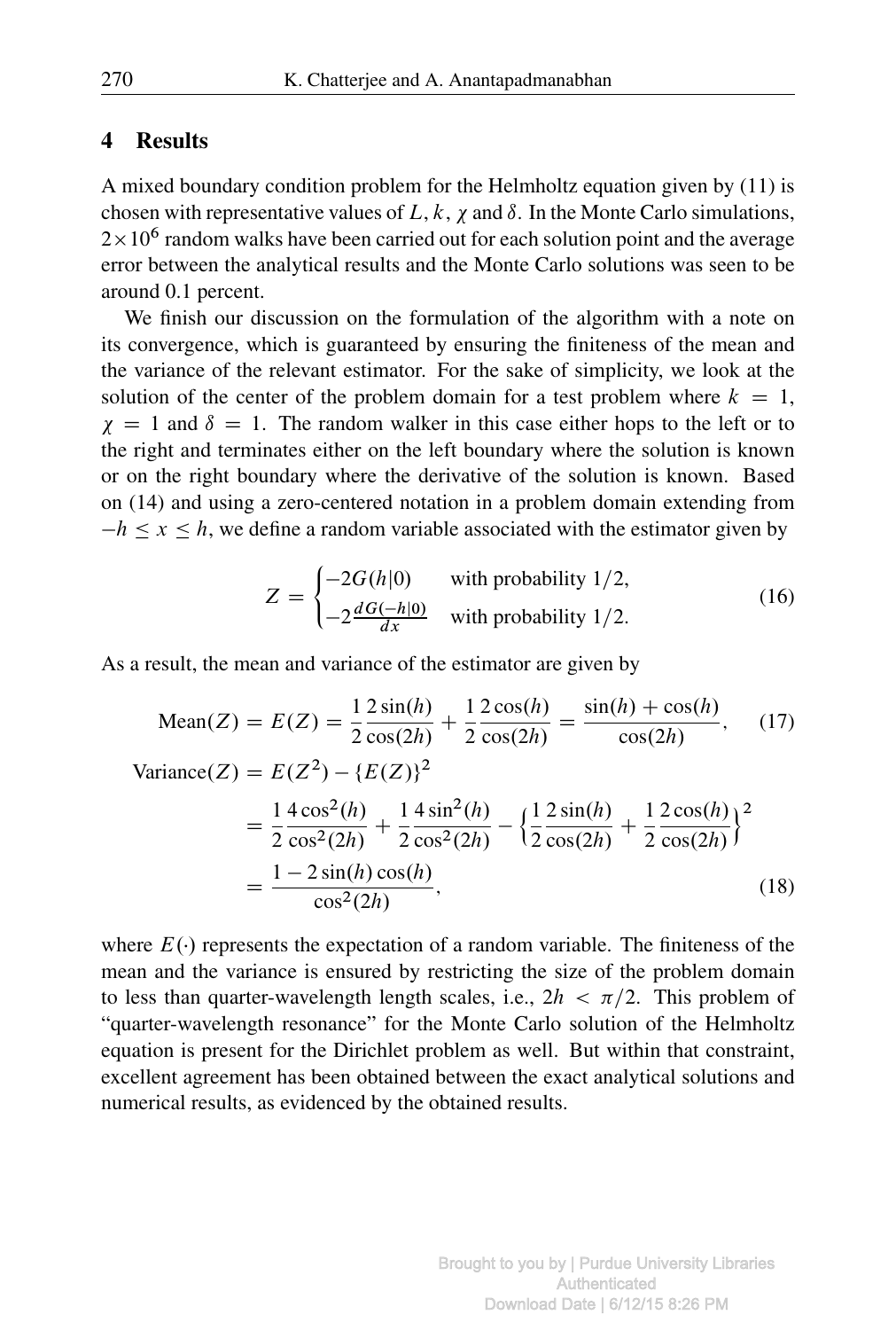

Figure 2. Analytical and Monte Carlo results for the solution of the Helmholtz equation plotted against length for  $k = \frac{\pi}{5}$ ,  $L = 1$ ,  $\chi = 1$ ,  $\delta = 0$ .



Figure 3. Analytical and Monte Carlo results for the solution of the Helmholtz equation plotted against length for  $k = \frac{\pi}{4}$ ,  $L = 1$ ,  $\chi = 1$ ,  $\delta = 10$ .

Brought to you by | Purdue University Libraries Authenticated Download Date | 6/12/15 8:26 PM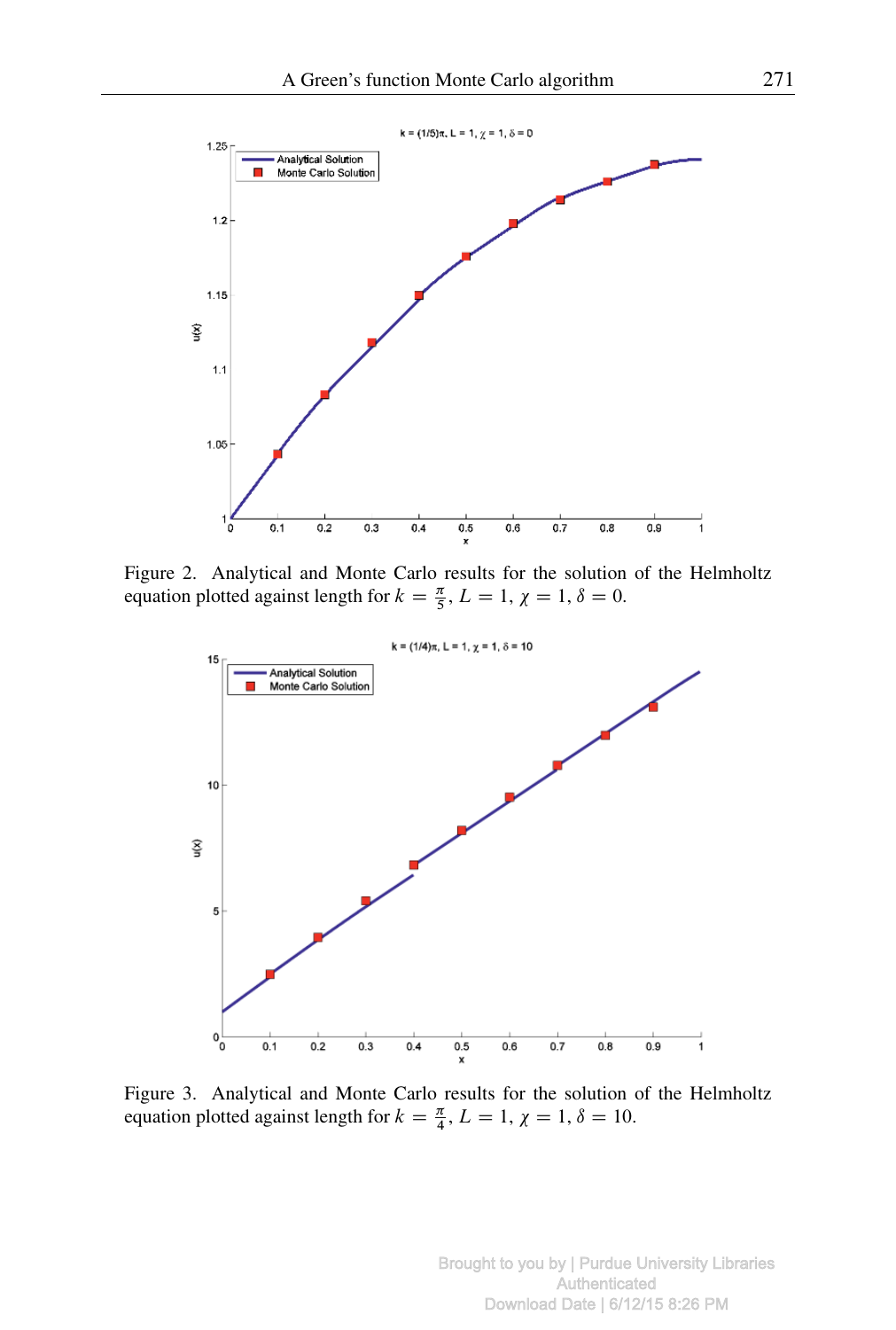

Figure 4. Analytical and Monte Carlo results for the solution of the Helmholtz equation plotted against length for  $k = \frac{\pi}{3}$ ,  $L = 1$ ,  $\chi = 1$ ,  $\delta = 10$ .

## 5 Conclusion

Summarizing, a newly developed Monte Carlo algorithm [1, 2] for Neumann and mixed boundary problems has been extended to the solution of the 1D Helmholtz equation. In this algorithm, reflecting boundaries are converted into absorbing boundaries through the development of Green's functions that mimic the boundary conditions of the problem of interest. The algorithm has been validated by an analytical solution and excellent agreement has been obtained between analytical and numerical results. Due to the problem of resonance in the Green's function, the algorithm is restricted to quarter-wavelength length scales. Our future work in this area will involve the extension of this algorithm to important equations in timedomain such as the heat equation and to problems in two and three dimensions.

#### Bibliography

[1] K. Chatterjee, M. Sandora, C. Mitchell, D. Stefan, D. Nummey and J. Poggie, A new software and hardware parallelized floating random-walk algorithm for the modified Helmholtz equation subject to Neumann and mixed boundary conditions, *J. Appl. Comp. Electromagn. Soc.* 25 (2010), 373–380.